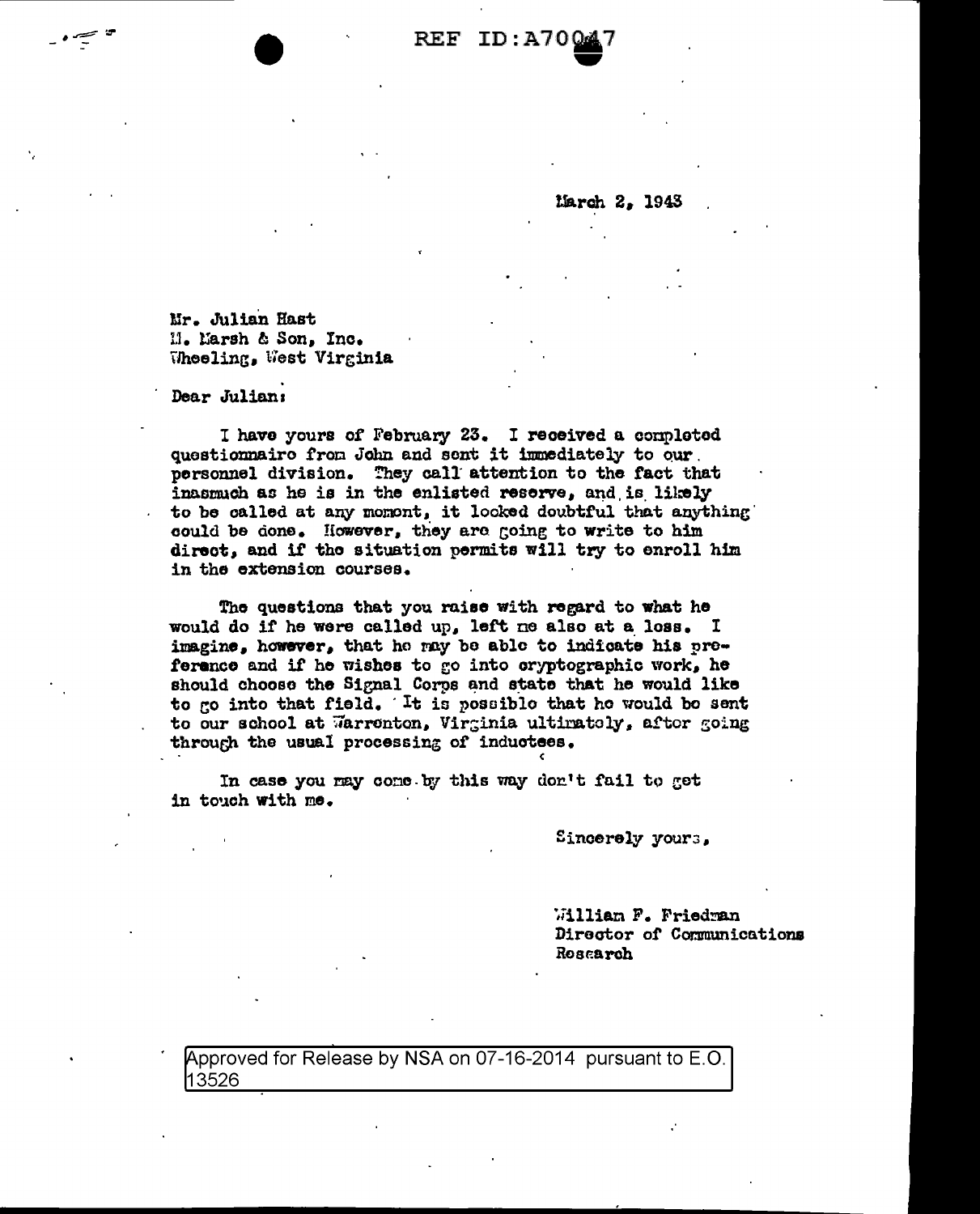

EE ID:A7004 **M.MARSH & SON**  INCORPORATED

*<i>CMakers* of the Original

WHEELING



Marsh Wheeling Stogies

WEJT VIRGINIA

February 23, 1943.

Col. Wm. F. Friedman, Director, Communications Research, Office of the Chief Signal Officer, Washington, D. c.

Dear Bill:

Found your very kind letter and enclosed question- aire waiting for me when I returned from a trip today. I am sending it to John immediately and you will no doubt receive it from him by the end of this week. As I wrote you, he is in the Enlisted Reserve. In case he is called up within the next few days as expected, how will this affect his taking the extension course? Will he take his basic training first? Also is it advisable that he choose the Signal Corps as his branch of the Service when he is called up or can he do that later? I am completely at a loss as to the proper procedure.

<sup>I</sup>naturally appreciate the interest you have taken in this matter and know that this interest will increase if he proves himself qualified for your line of work.

Hoping to be able to see you one of these days, I am

Cordially yours,

Julian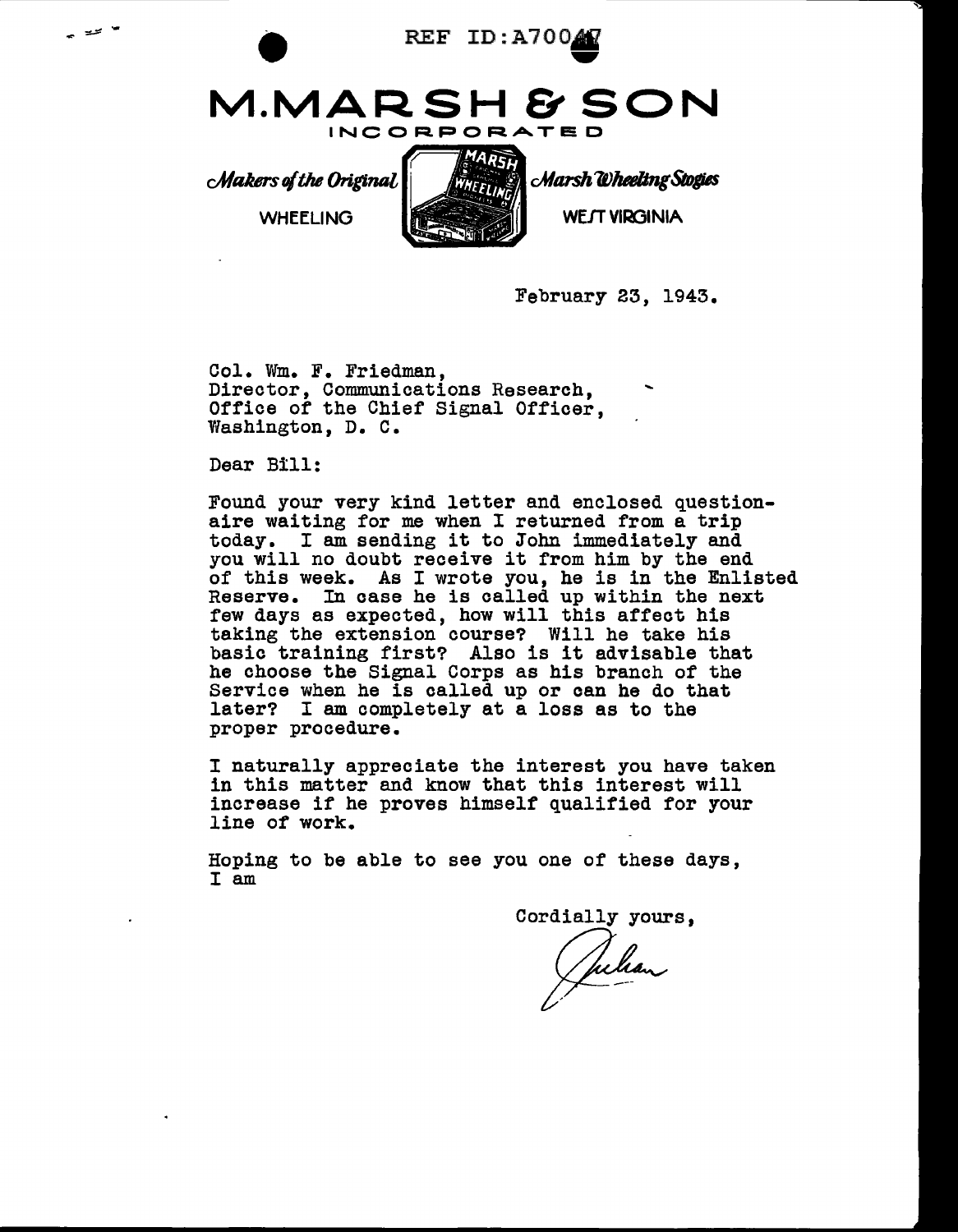## February 16, 1945

Mr. Julian D. Hast M. Marsh & Son, Inc. Uhooling, Uost Virginia

Dear Julian:

 $\tilde{\Omega}$ 

In response to your letter of February 11. I think it would be a good idea if your boy, John, would enroll in our extension courses in cryptography. If he has some ability in the work I think there would be a good chance of his being selected for sorvice in that field and I could facilitate that. This work would not take too much of his spare time at school and probably would be interesting to him in any case. Sond him the enclosed questionnaire and ask him to return it to me after he has completed the data. I will then take the necessary steps to have hin enrolled.

I am very glad to learn about the older boy and imagine he is finding the work very interesting.

the are both well despite hard work. Earbara is at Radcliffe and John is still in high school. With wery best regards to you and lirs. Hast, I am

Ω

Very sincerely yours,

William F. Priedman Director, Communications Rescarch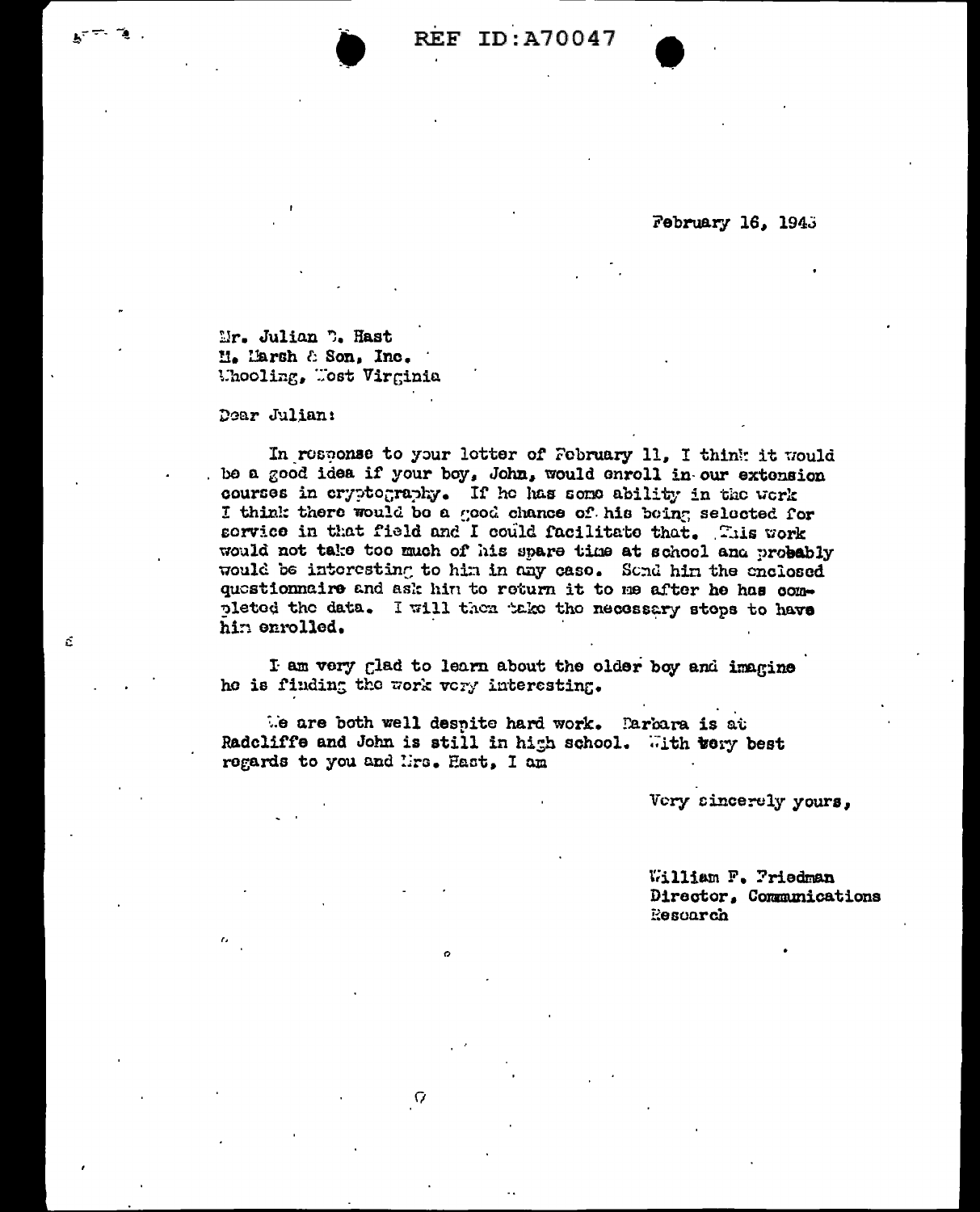

February 11, 1943.

Col. Wm. F. Friedman, 3912 Military Rd., Washington, D. c.

Dear Bill:

Here is another request for advice. My younger son, John, now aged 18, is at Cornell, majoring in Chemistry as I did. He is in the Enlisted Reserve and expects to be called up soon. Last summer one of his friends was taking a course in Cryptanalysis and John helped him with it and became interested. He had an elective open this semester and decided to take this course. He seems to enjoy it immensely and says he is quite good at it.

As there doesn't seem much possibility of his using his Chemistry in the Army, it ooourred to me that he might want to follow this line of work. I have of course talked a lot about you in the past and I think this got him interested in it in the first place.

The question I would like you to answer if you can is whether, if John designates the Signal Corps as his branch of the Service when he is called up, there is any way of being fairly certain that he could get into oode work. Is there anything you could do from your end to help without compromising yourself in any way?

Our older boy, David, went through the course at Chanute Field successfully and has been a 2nd Lieutenant in the Air Corps since November. He is at present an Engineer Officer in a bomber repair squadron stationed at Myrtle Beach, S. C. and has been doing good work. He expects to be transferred soon, we don't know